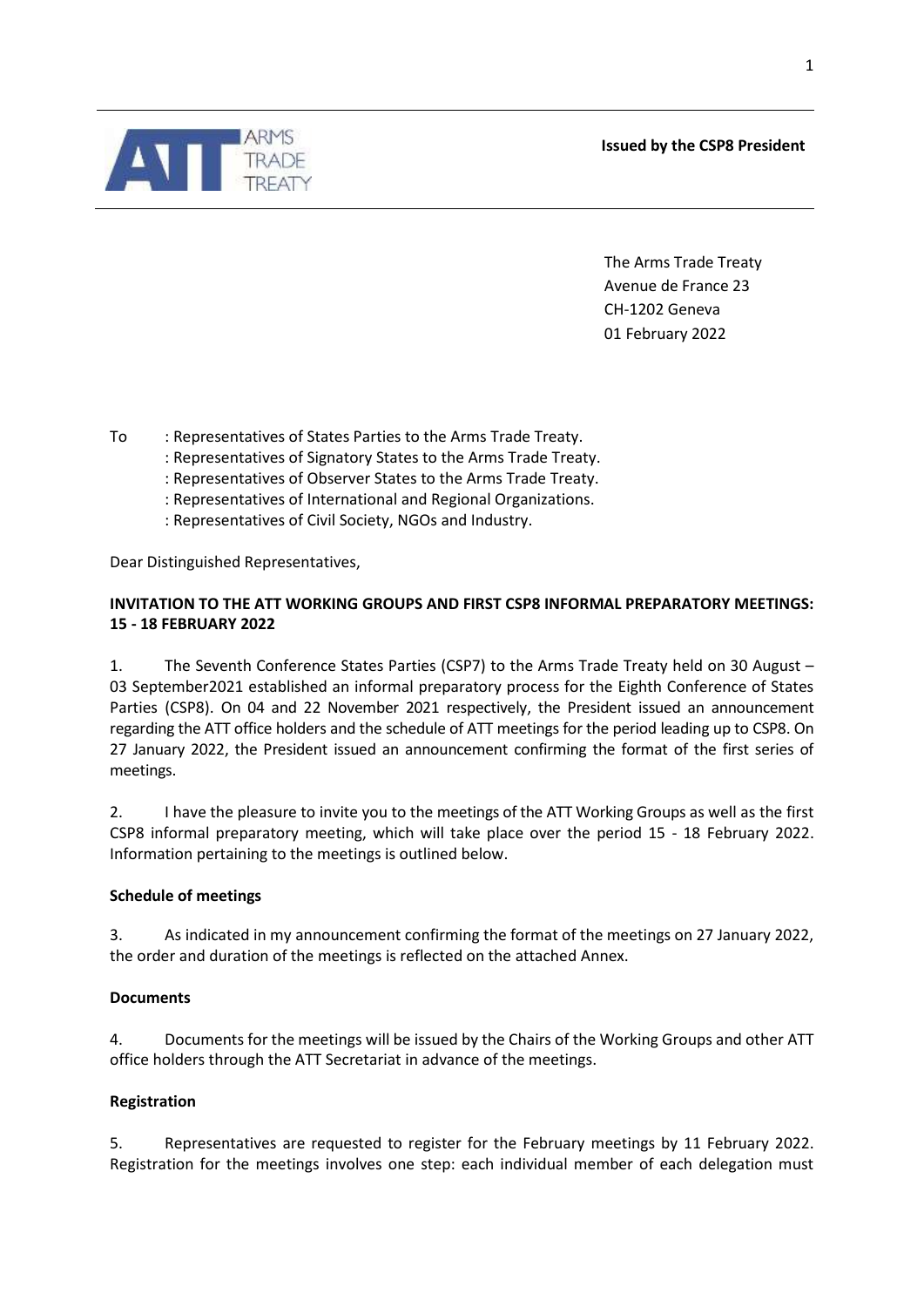register online [\(here\)](https://www.thearmstradetreaty.org/online-registration-february-meetings). Anyone who has not registered for the meetings will not receive the Zoom link to access the meetings and may not be admitted to the online platform for the meetings.

### **Participation**

6. Access to the online platform: Participants that have registered to the meetings will receive the link to the meetings in the evening of 14 February 2022.

7. Interpretation from/into Arabic, Chinese, English, French, Russian and Spanish will be available during the meetings. For those delegates participating remotely (via the online platform), information on how to use the interpretation functionality is available [here.](https://www.thearmstradetreaty.org/hyper-images/file/Interpretation/Interpretation.pdf)

8. Delegates who are participating in person in the meetings are informed that each delegation will be permitted two seats only (in an effort to ensure social distancing of 1.5 metres).

9. Delegates who are participating remotely (via the online platform) are encouraged to:

- ensure that the name of the State or Organization they represent and their surname are displayed in their Zoom profile. This will help the meeting facilitators to identify participants correctly, if they are called on to speak.
- use a headset with integrated microphone.

# **Testing of the online platform**

10. Representatives who wish to test or confirm their ability to access the meeting platform are invited to participate in one of the testing sessions that will be hosted by the ATT Secretariat in advance of the February meetings.

11. The ATT Secretariat will hold testing sessions on the following dates during the times indicated:

- 09 February 2022, 08:00 09:00 Geneva local time (CET)
- 10 February 2022, 16:00 17:00 Geneva local time (CET)

The test sessions can be joined by the following link: <https://zoom.us/j/92682320559>

12. Delegates are encouraged to visit the ATT website [\(here\)](https://www.thearmstradetreaty.org/CSP8-1st-working-group-and-preparatory-meeting) for information and documentation pertaining to the forthcoming meetings.

I avail myself of this opportunity to renew the assurance of my highest consideration.

Yours faithfully,

 $-6 - 11$ 

**Ambassador Thomas GÖBEL President: Eighth Conference of States Parties to the ATT**